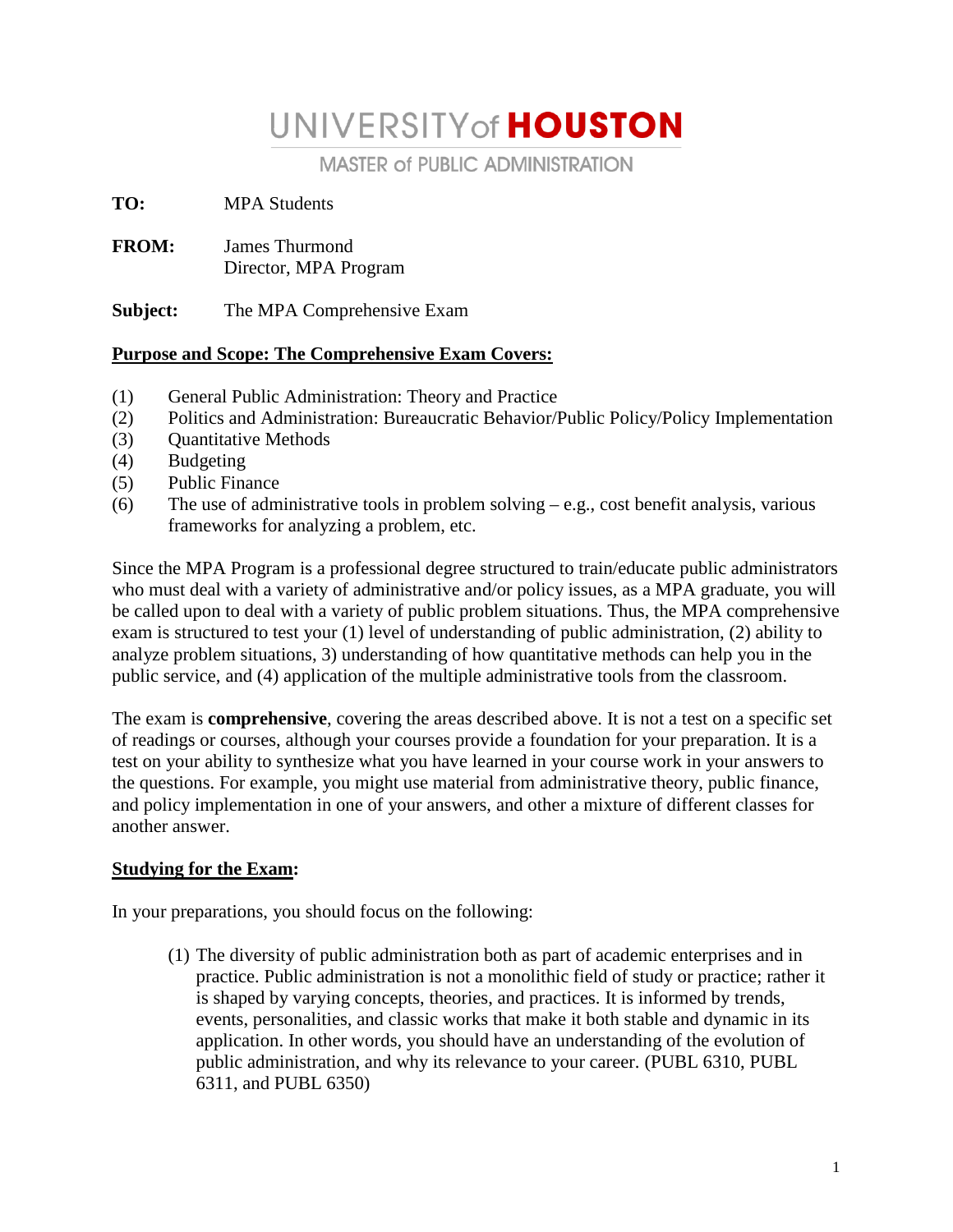- (2) The application of theory to practice: You are in a professional degree program. After you graduate, you will deal with practical problem situations. Therefore, one or more parts of the exam ask you to apply theory to practice. (All the classes.)
- (3) How you go about solving a problem, addressing an issue, and/or developing a policy. (All the classes but in particular PUBL 6311, PUBL 6313, PUBL 6350, PUBL 6410, and PUBL 6415)
- (4) Making an argument in your answers. (PUBL 6311, PUBL 6350, and PUBL 6415).
- (5) Budgeting
- (6) The role of economic rationale and economic theory in public administration including decisionmaking, policymaking, managerial behavior, public behavior, and political behavior. (PUBL 6312 and PUBL 6313)

#### **Exam Content:**

You should expect the following types of questions on the exam:

- (1) One question on the general history and evolution of public administration, including organization theory. Why is bureaucratic reform a continuous enterprise? Why do reforms seem to rely on the bureaucratic model (e.g., hierarchy, professionalism, etc.) as the guide to change even when it has been found to be dysfunctional? Why do both government and governance matter to public administrators?
- (2) One question on the relationship of theory to practice. What social/economic/political concepts inform the practicing public administrator? What internal organization structure/processes shape the work of the public administrator? How do they influence the work of public administrators? Numerous examples and cases illustrate the linkage between theory and practice. You will be asked to apply your understanding of public administration theory to an event, issue, problem, or case.
- (3) One question on bureaucratic politics/policy, focusing on policy implementation and evaluation. This may include question(s) on policy analysis/evaluation as well as processes.
- (4) One question on quantitative methods to demonstrate your understanding of the importance of assessing the reasoning and/or evidence in a report, the proper techniques for data collection, data analysis, and communicating the results. Also, you should be able to demonstrate that you are a "consumer of statistical analysis."
- (5) One budgeting related question.
- (6) One public finance question to demonstrate your understanding of the effects of government fiscal decisions on the private sector, essential economic concepts, and